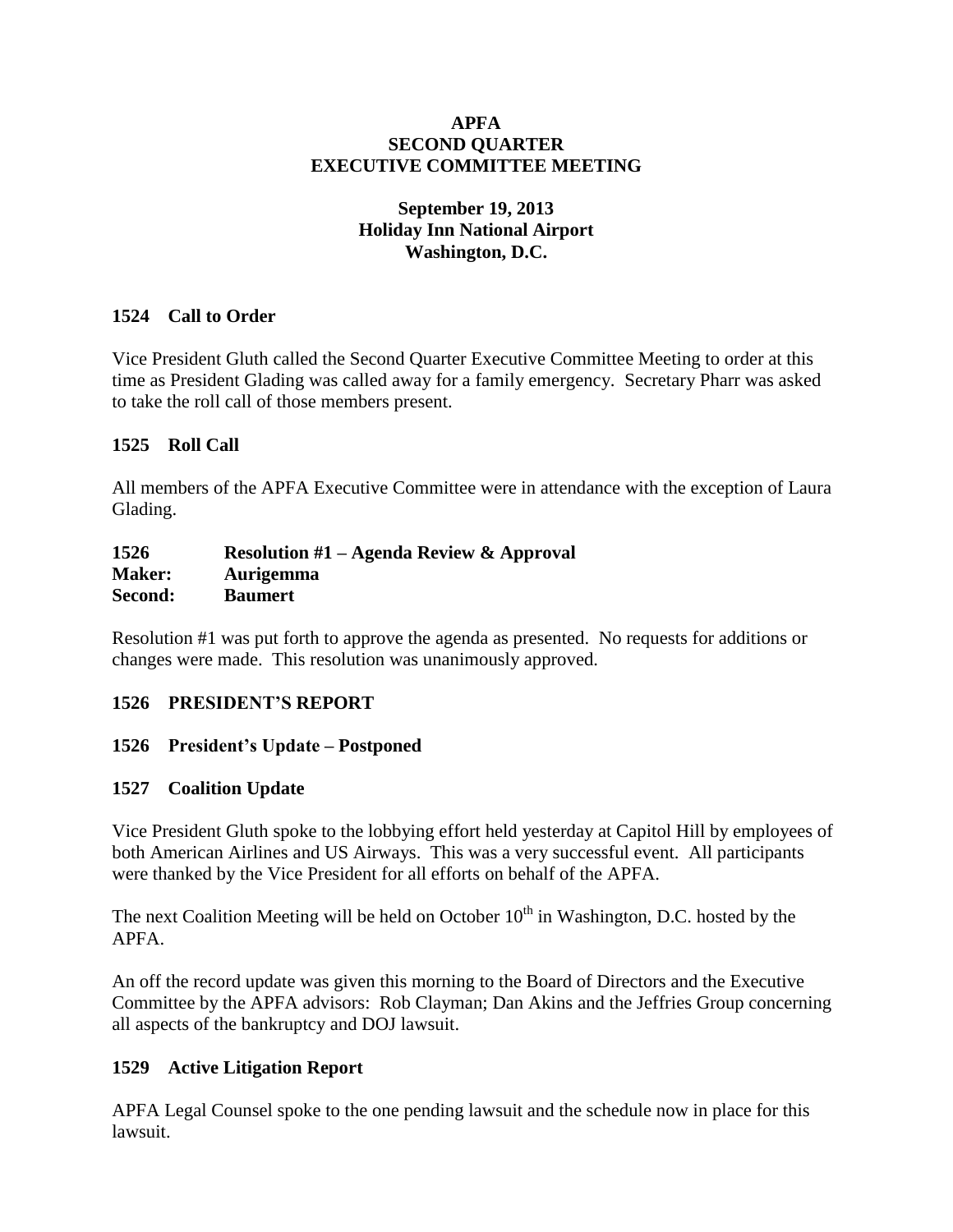2Q13 Executive Committee Meeting September 19, 2013 Page 2 of 6

## **1530 Coordinator/Department Reports**

Written reports were submitted by the Department Coordinators. Some Coordinators had previously spoken to the Executive Committee during the morning off the record briefing. Those Coordinators present were available for questions from the Executive Committee.

## **1531 Health Department**

The Coordinator spoke to a meeting she had attended with the provider for the TWU member's voluntary insurance coverage. The TWU utilizes a company that assists employees in determining the best coverage for them under the Company's plan, which APFA will look into. The three AA property unions may co-share the hiring of an actuary to review American's current policy and provider. Proposals from three different union benefit planners have been received and will be reviewed. The current rates are astronomical. Despite the urging of APFA to provide paper mailing information, no hard copy explanation of insurance benefits offered will be given to employees. This will only be available on JetNet. The benefits selection period will be November 1<sup>st</sup> through 15<sup>th</sup>. These issues will be discussed in more detail at the Fall Board Meeting.

## **1537 Hotel Department**

The Coordinator was attending Airbus training. A written report was provided to the EC.

## **1537 Safety and Security Department**

The Coordinator was present and provided a written report to the EC. There were no questions for the Coordinator. Additional information will be provided to the BOD during the Fall Board Meeting.

## **1538 Scheduling Department**

The Coordinator spoke to a memo sent to the Board after her submitted report concerning the CLA. A question was raised regarding the last five day protection concerning reverse order of seniority in the LBFO. Some clarification still needs to be obtained from the Company. Several scenarios were discussed highlighting the need for clarification. The AM/PM Reserve issue was discussed and the membership's desire for full implementation as soon as possible.

## **1549 EAP Department**

A question was raised regarding a recovering flight attendant and a required test scheduled when signing in for the trip. The flight attendant ended up missing her trip while attempting to comply with the test request and was ultimately assigned another trip by crew schedule. The EAP Coordinator is working on determining exactly what happened and why.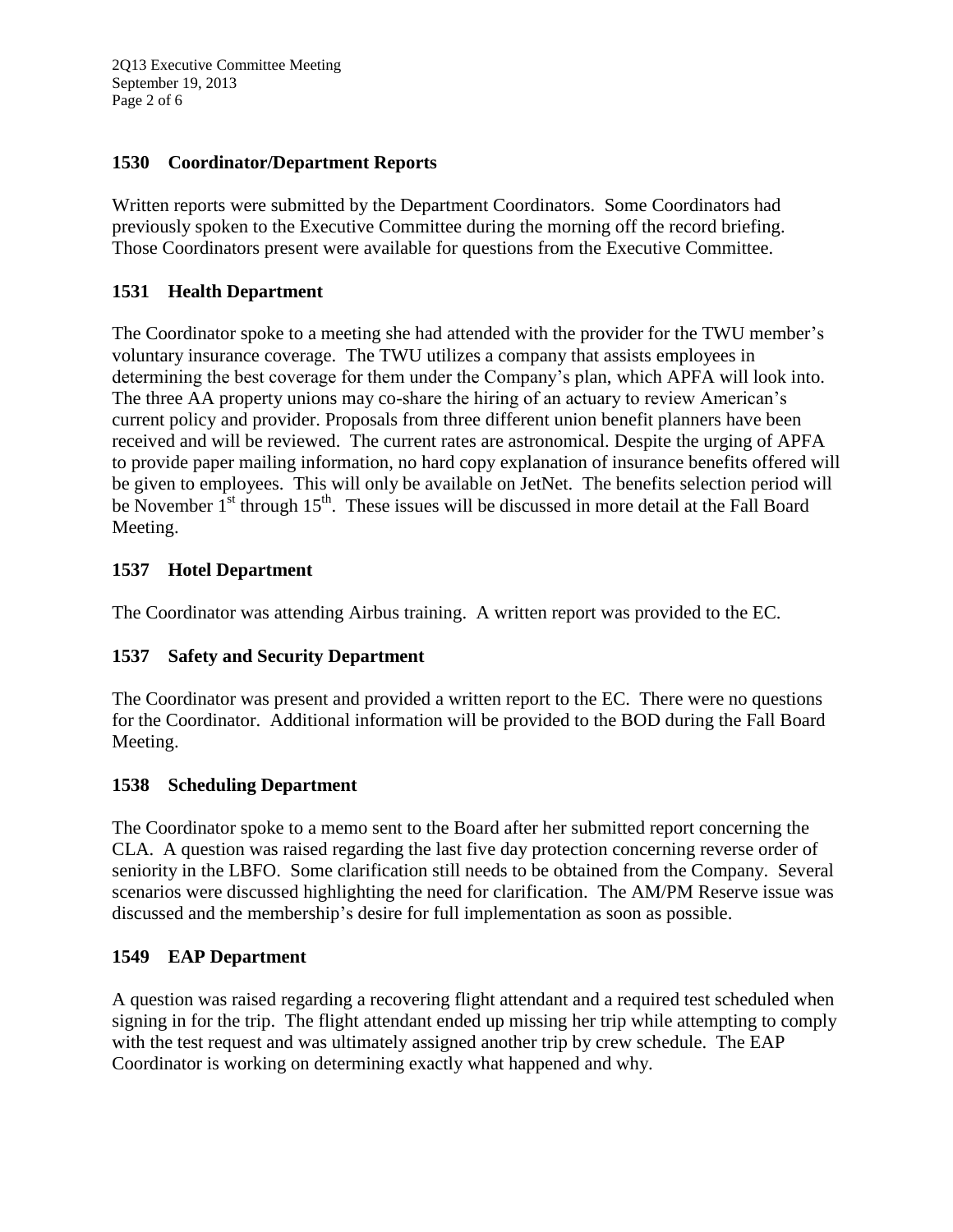## **1553 Archives Department**

The Coordinator was present and provided a written report to the EC. There were no additional questions for the Archivist.

## **1553 Legislation**

Legislation was discussed earlier during the off the record professionals report. There were no additional questions for the Representative.

# **1554 Retirement Coordinator**

Six hundred (600+) flight attendants will be retiring at the end of September. Due to the large number, it is anticipated that there will be problems as it is the largest group to leave the Company at the same time. The travel issue is anticipated to cause numerous problems due to VEOP PTR being cut prior to Retirement PTR. The insurance issue has also caused some confusion. When the retirement date is September 30, the flight attendant is no longer an employee as of 0001 on the  $30<sup>th</sup>$  and no longer has active employee insurance.

The Vice President thanked all Coordinators for their hard work.

## **1600 VICE PRESIDENT'S REPORT**

## **1600 SBA Report**

Vice President Gluth spoke to the remaining open base NOD's and asked the AdHocs to encourage their base Chairpeople to review these cases and advise the SBA Department as to their disposition.

Vice President Gluth spoke to the calendar for upcoming arbitrations. One case is a dues arrears case which is scheduled for November 18-19, 2013. The schedule for next year has not been determined. The Vice President spoke to an upcoming high profile case concerning date rape, which will initially be held in Washington, D.C., on the  $2^{\text{nd}}$  &  $3^{\text{rd}}$  of January, 2014, and then moved to Miami for the remainder of the arbitration on January  $6<sup>th</sup>$  through the  $10<sup>th</sup>$ . This case will be open to those wishing to attend.

Arbitration awards were discussed and the meeting taken off the record briefly.

# **1604 Meeting Taken Off the Record**

## **1606 Meeting Back On the Record**

The Vice President continued to enumerate the various awards over the past quarter. The Vice President thanked Brett Durkin for his assistance concerning the arbitration preparation as well as the hard work by the Division Reps.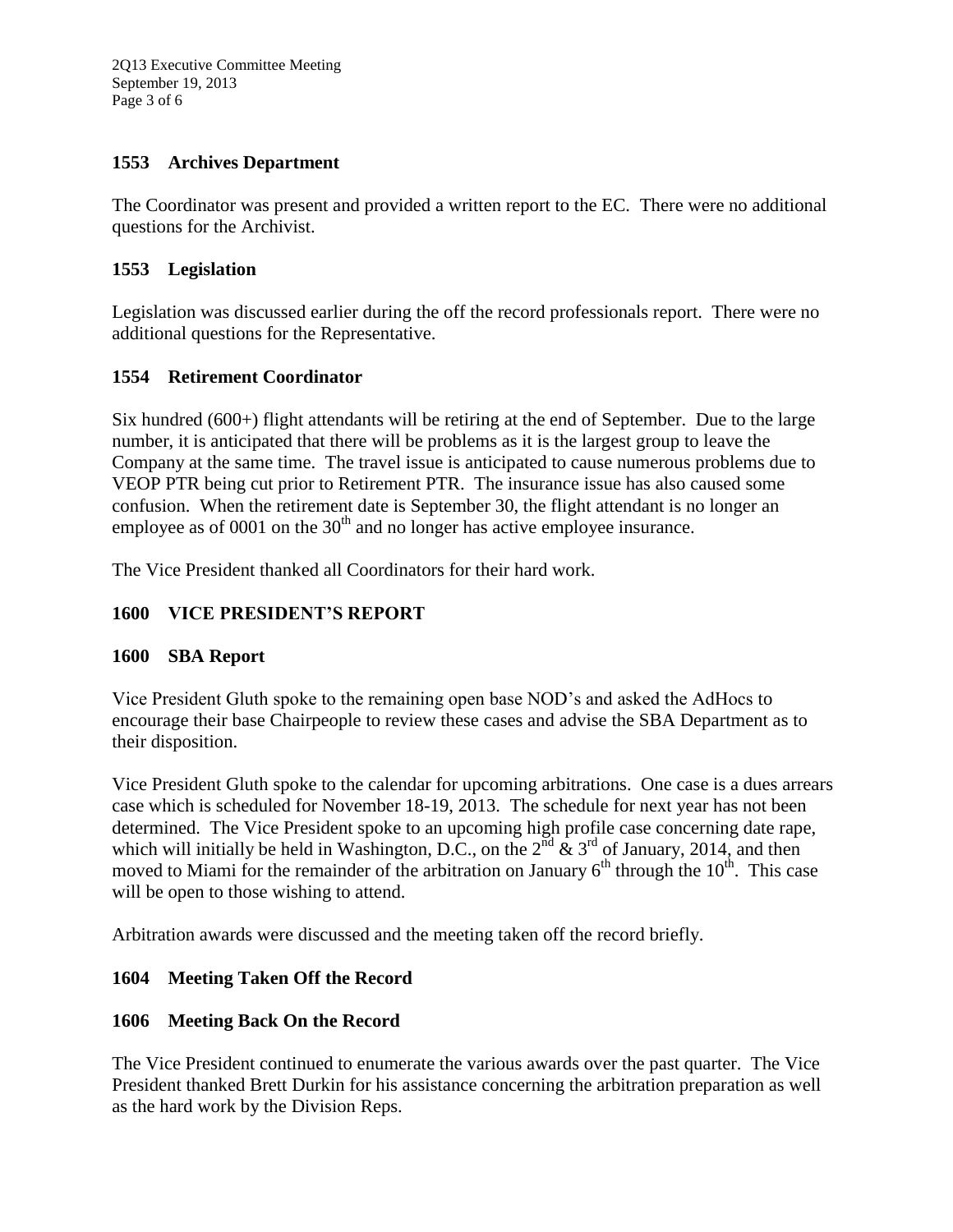2Q13 Executive Committee Meeting September 19, 2013 Page 4 of 6

#### **1407 Break**

#### **1408 Meeting Back On the Record**

#### **1408 SECRETARY'S REPORT**

The Hardship Request Report was submitted to the Executive Committee. Two forms were utilized. One form was for Base Transfer requests and the other for VEOP Rescind requests. There was some conversation regarding the parameters of these requests. The total numbers of requests versus approvals was also discussed and if this information can be disseminated without names or employee numbers used.

The Fall Board Training was the next item discussed. The training will involve the changes in the defined pension plan for the flight attendants. Generally, the training involves only the Chair and Vice-Chairpersons; however, this training will include all in a leadership position. This is a change from the normal procedure which generally only includes the Board. It was requested that the Executive Committee show on record that it was in agreement to extend this training to all in a leadership role due to the importance of understanding the Defined Pension Plan for the flight attendants. The Board of Directors agreed as well to include all in leadership roles during a teleconference recently held.

**1617 Resolution #2 – Fall Board Training Maker: Pharr Second: Gunter**

Resolution #2 was put forth for a roll call vote by the maker, Secretary Pharr. This resolution speaks to the Fall Board Training and the participants. This resolution was unanimously passed.

#### **1619 TREASURER'S REPORT**

Treasurer Gunter read the financial report for the period (lst Quarter) ending on June 30, 2013, including assets, liabilities and fund balances.

Treasurer Gunter reviewed the PAC Report contributions and distributions for the period ending June 30, 2013. All contributions to this fund are voluntary and no APFA funds are utilized.

#### **1622 Deferred Vacations – Withdrawn**

#### **1622 Dues Forgiveness**

This will be discussed off the record.

#### **1623 NEW BUSINESS**

#### **1623 DFW Base Update – Withdrawn**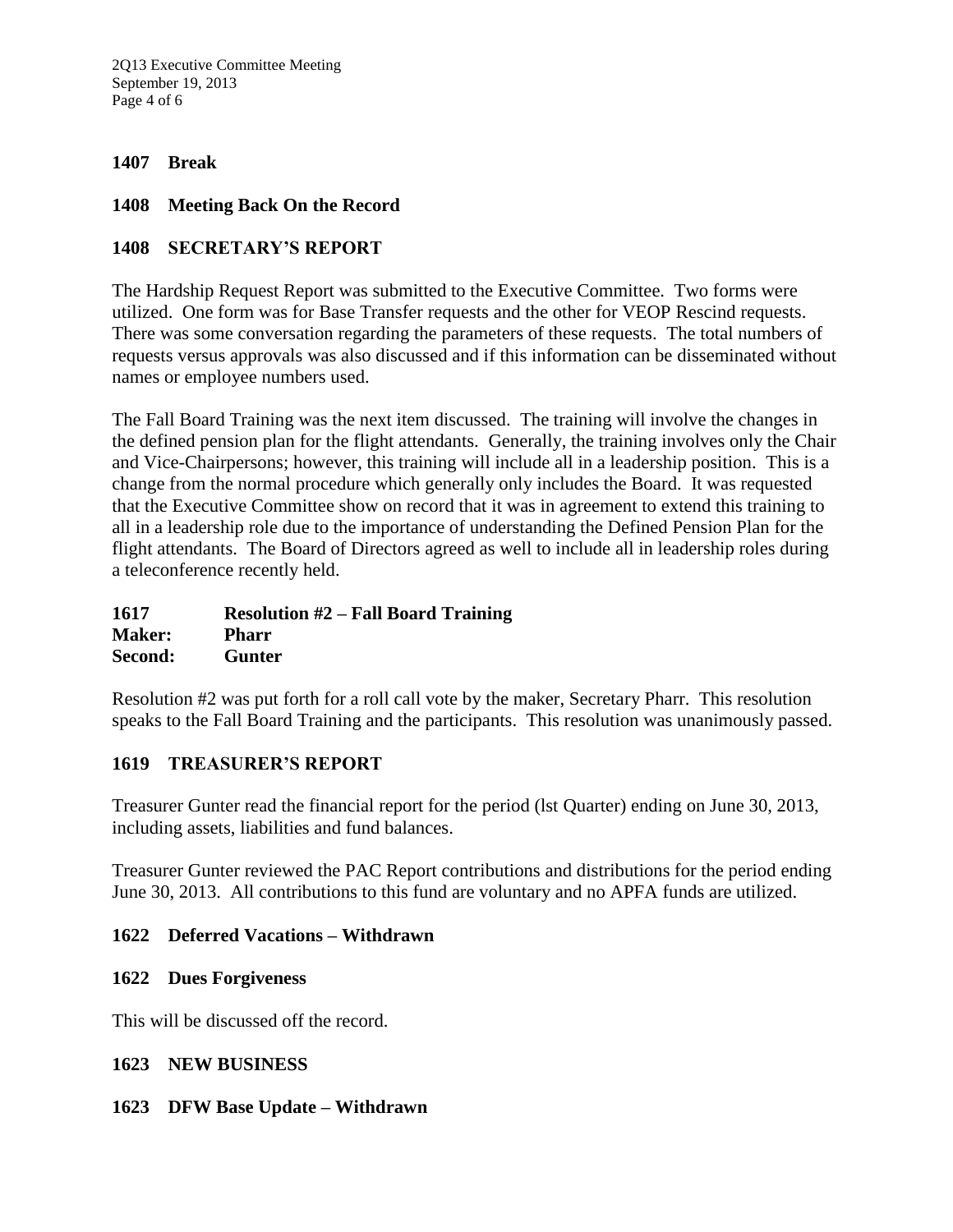## **1623 Meeting Taken Off the Record – Dues Forgiveness & GAP Discussions**

**1733 Meeting Back On the Record**

#### **1733 Continuation of Treasurer's Report – Dues Forgiveness**

| 1733          | <b>Resolution #3 – Dues Forgiveness</b> |
|---------------|-----------------------------------------|
| <b>Maker:</b> | Gunter                                  |
| Second:       | <b>Aurigemma</b>                        |

Resolution #3 was read into the record by the maker, Treasurer Gunter. The resolution was put forth for a roll call vote and did not pass. (0 Yes, 8 No)

| 1734          | <b>Resolution #4 – Dues Forgiveness</b> |
|---------------|-----------------------------------------|
| <b>Maker:</b> | Gunter                                  |
| Second:       | <b>Baumert</b>                          |

Resolution #4 was read into the record by the maker, Treasurer Gunter. The resolution was put forth for a roll call vote and did not pass. (0 Yes, 8 No)

| 1735          | <b>Resolution #5 – Dues Forgiveness</b> |
|---------------|-----------------------------------------|
| <b>Maker:</b> | Gunter                                  |
| Second:       | <b>Baumert</b>                          |

Resolution #5 was read into the record by the maker, Treasurer Gunter. The resolution was put forth for a roll call vote and did not pass. (0 Yes, 8 No)

| 1735          | <b>Resolution #6 – Dues Forgiveness</b> |
|---------------|-----------------------------------------|
| <b>Maker:</b> | Gunter                                  |
| Second:       | <b>Aurigemma</b>                        |

Resolution #6 was read into the record by the maker, Treasurer Gunter. The resolution was put forth for a roll call vote and did not pass. (0 Yes, 8 No)

| 1736          | <b>Resolution #7 – Dues Forgiveness</b> |
|---------------|-----------------------------------------|
| <b>Maker:</b> | Gunter                                  |
| Second:       | <b>Taylor</b>                           |

Resolution #7 was read into the record by the maker, Treasurer Gunter. The resolution was put forth for a roll call vote and did not pass. (0 Yes, 8 No)

## **1736 Resolution #8**

Resolution #8 was read into the record by the maker, Treasurer Gunter. The resolution was put forth for a roll call vote and did not pass. (0 Yes, 8 No)